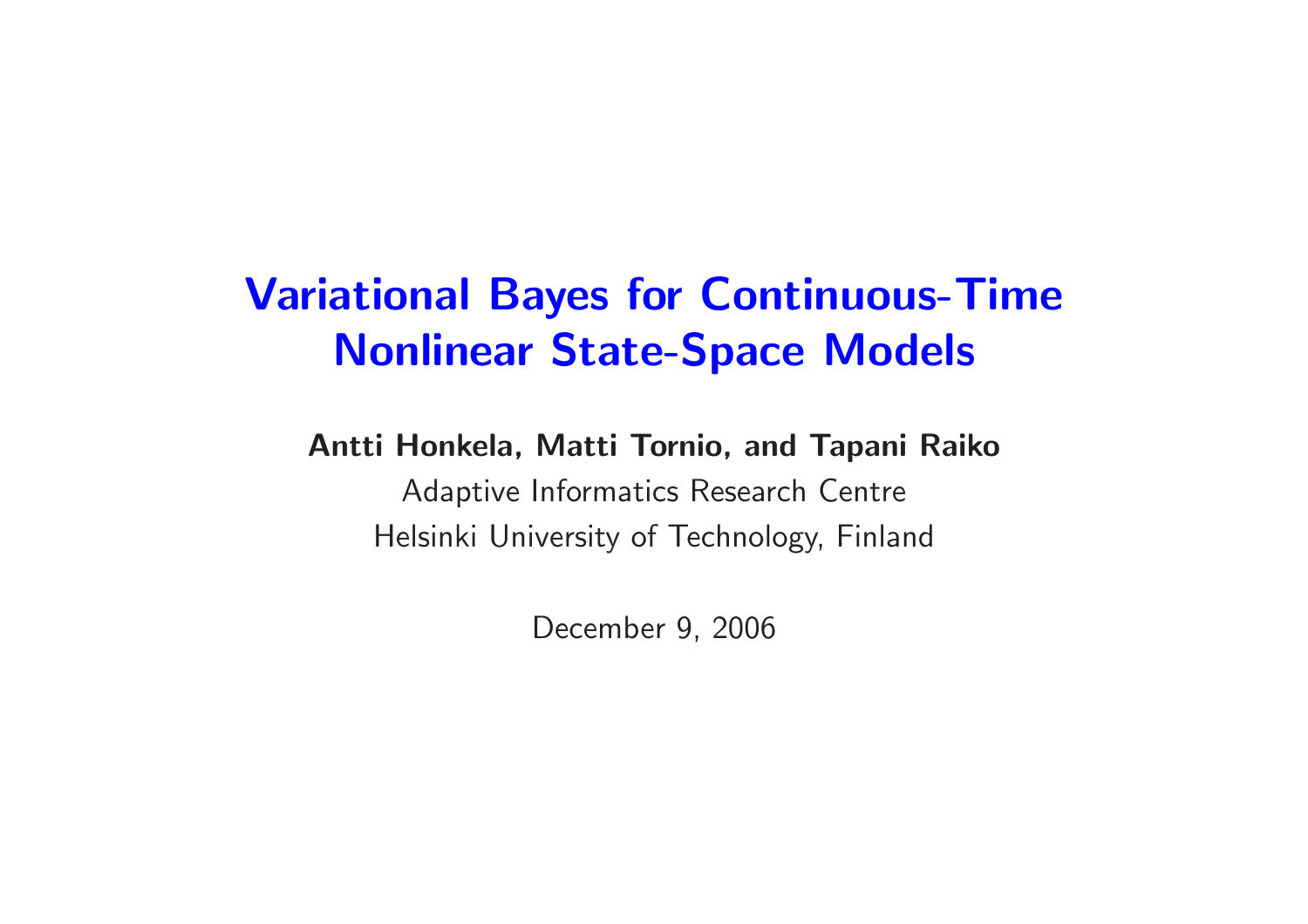# **Outline**

- Discrete and continuous-time nonlinear state-space models
- Variational inference for continuous-time models
- State inference methods
- Experiments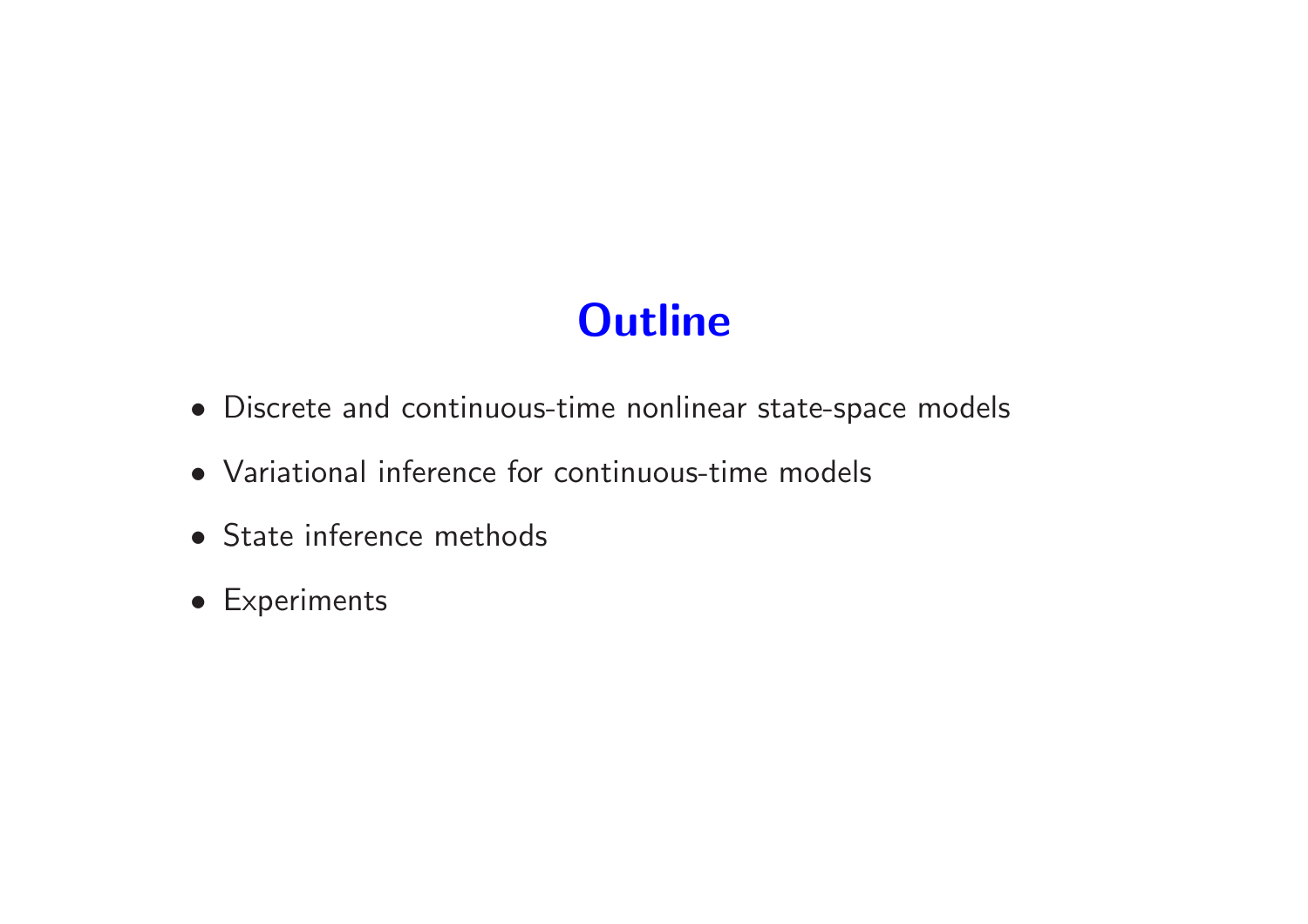#### Nonlinear dynamical systems

- $\bullet\,$  Model data  ${\bf x}(t)$  with temporal dependencies
- Differential equation model for <sup>a</sup> continuous-time process:

$$
\frac{d}{dt}\mathbf{x}(t) = \mathbf{g}(\mathbf{x}(t))
$$

- Linear g implies very restricted exponentially decaying dynamics, nonlinearity needed for interesting systems
- $\bullet\,$  Sampling regularly at  $t=1,\ldots,T$  and integrating yields

$$
\mathbf{x}(t+1) = \boldsymbol{\phi}_1(\mathbf{x}(t)),
$$

<sup>a</sup> discrete-time difference equation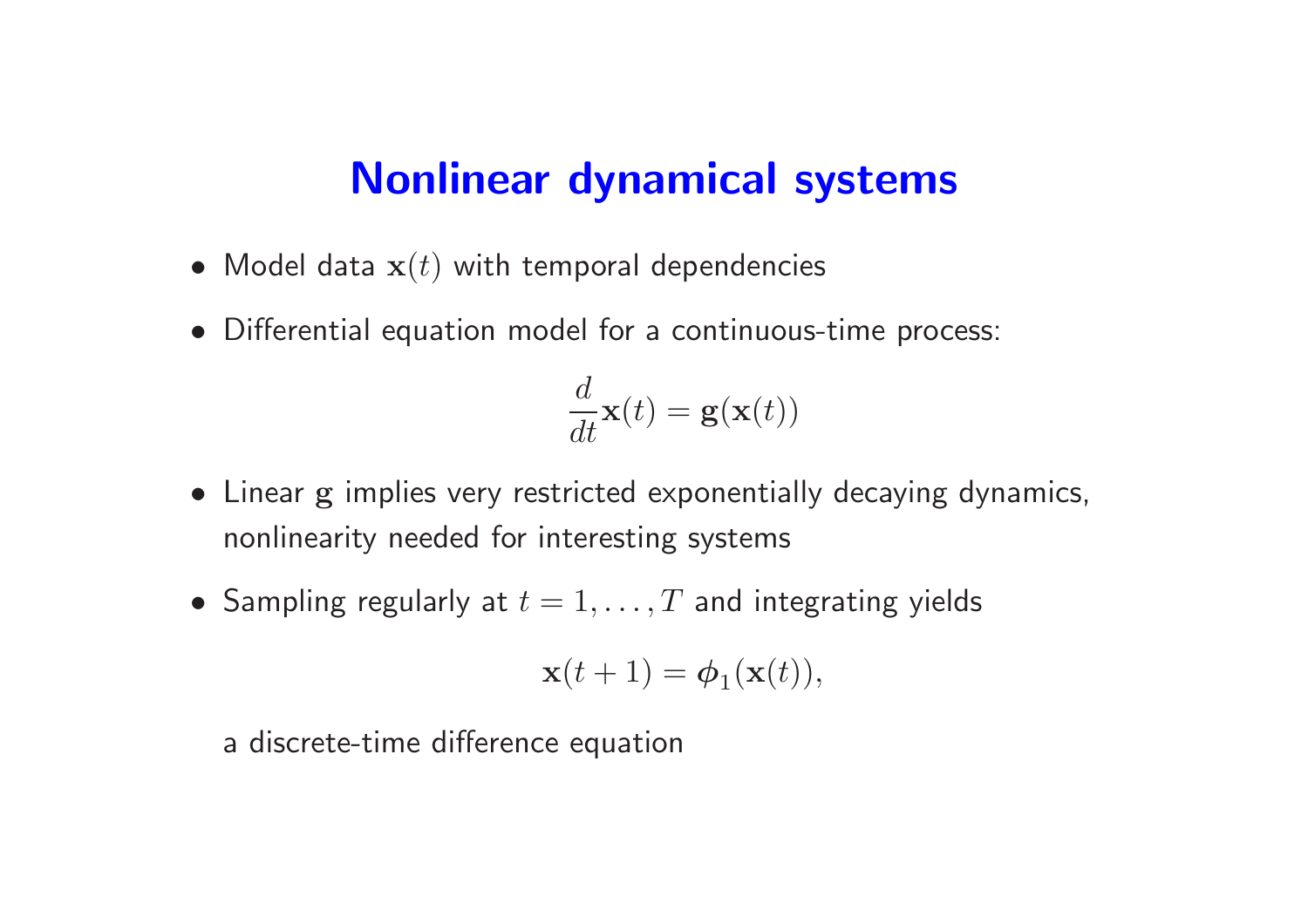## Nonlinear state-space models (NSSMs)

- Instead of modelling the dynamics of the data x, use a latent state-space s
- Discrete-time NSSM (Valpola & Karhunen, 2002):

 $\mathbf{s}(t+1) = \mathbf{g}_{dt}(\mathbf{s}(t), \theta_{\mathbf{g}}) + \mathbf{m}(t)$  $\mathbf{x}(t) = \mathbf{f}(\mathbf{s}(t), \boldsymbol{\theta}_{\mathbf{f}}) + \mathbf{n}(t)$ 

- MLP networks used to model f and g
- Variational inference as an extension to nonlinear factor analysis (Lappalainen (Valpola) & Honkela, 2000)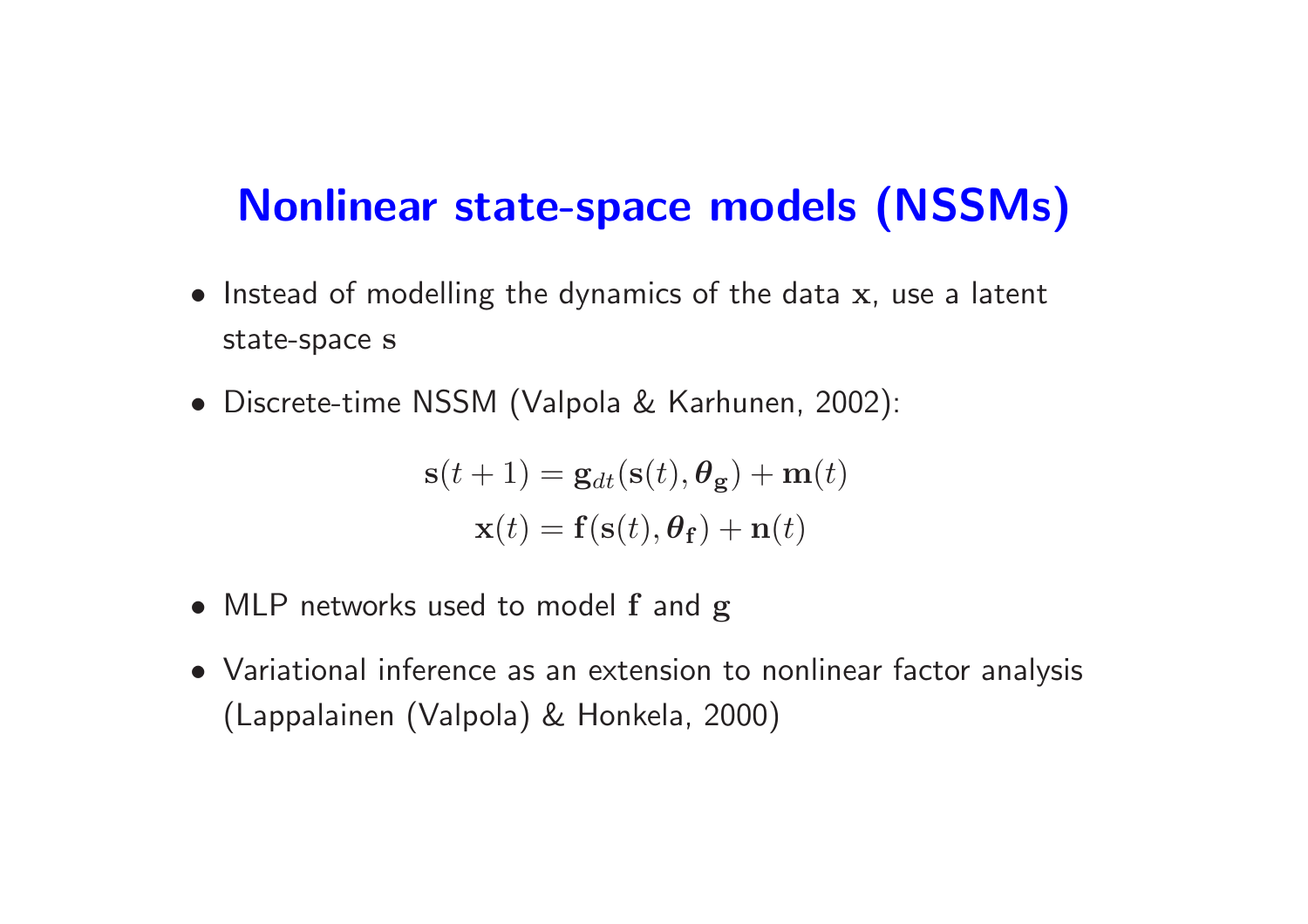## Nonlinear state-space models (NSSMs)

- Instead of modelling the dynamics of the data x, use a latent state-space s
- Discrete-time NSSM (Valpola & Karhunen, 2002):

$$
\mathbf{s}(t+1) = \mathbf{s}(t) + \mathbf{g}'_{dt}(\mathbf{s}(t), \theta_{\mathbf{g}}) + \mathbf{m}(t)
$$

$$
\mathbf{x}(t) = \mathbf{f}(\mathbf{s}(t), \theta_{\mathbf{f}}) + \mathbf{n}(t)
$$

- MLP networks used to model f and g
- Variational inference as an extension to nonlinear factor analysis (Lappalainen (Valpola) & Honkela, 2000)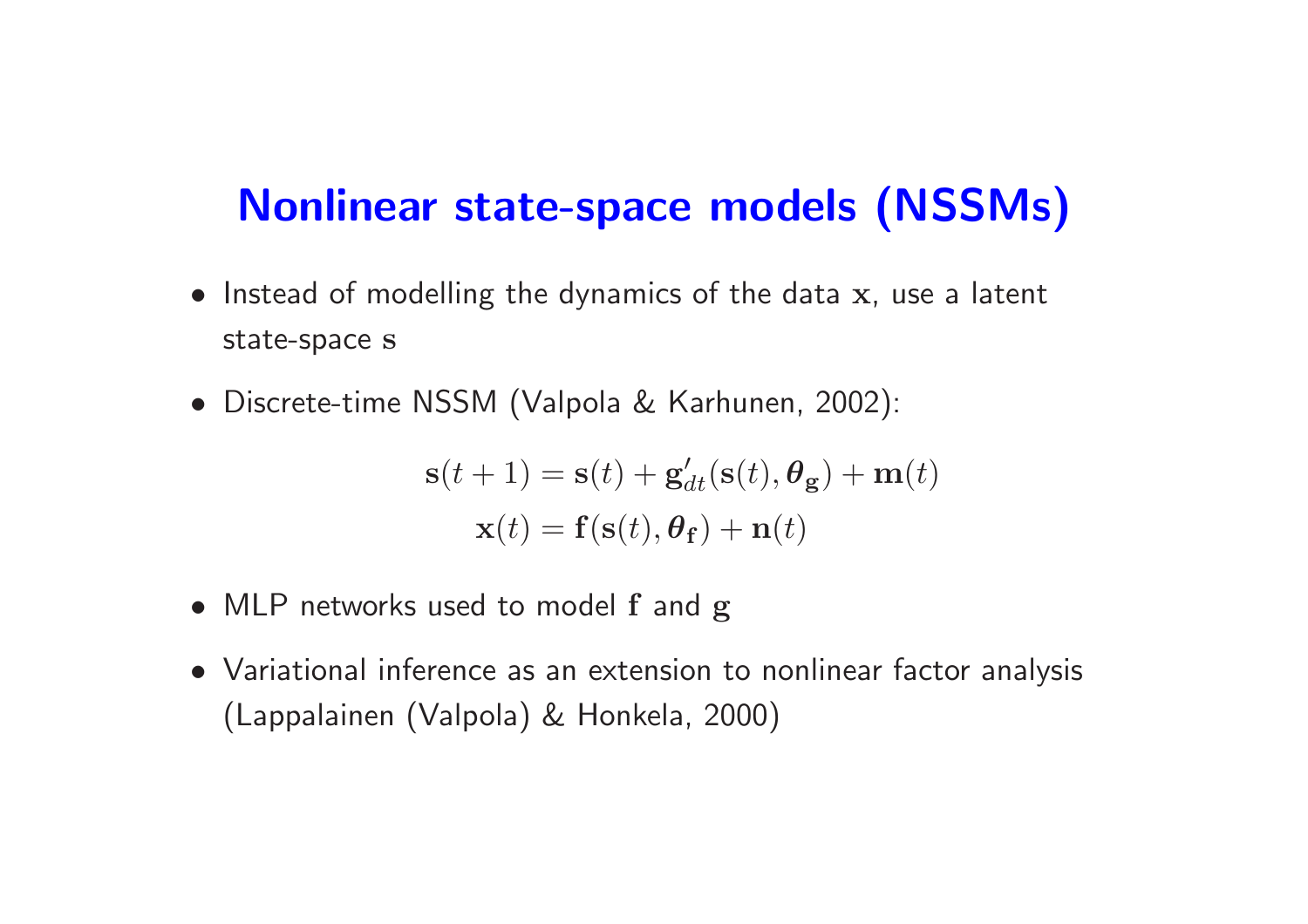#### Variational inference for the NSSM

$$
\mathbf{s}(t+1) = \mathbf{s}(t) + \mathbf{g}_{dt}(\mathbf{s}(t), \theta_{\mathbf{g}}) + \mathbf{m}(t)
$$

$$
\mathbf{x}(t) = \mathbf{f}(\mathbf{s}(t), \theta_{\mathbf{f}}) + \mathbf{n}(t)
$$

- Linearise the nonlinearities (Honkela & Valpola, NIPS 2004)
	- Like Taylor approximation, but use quadratures instead of derivatives to estimate global behaviour
- Gradient-based minimisation of the free energy with respect to the variational parameters of the Gaussian posterior approximation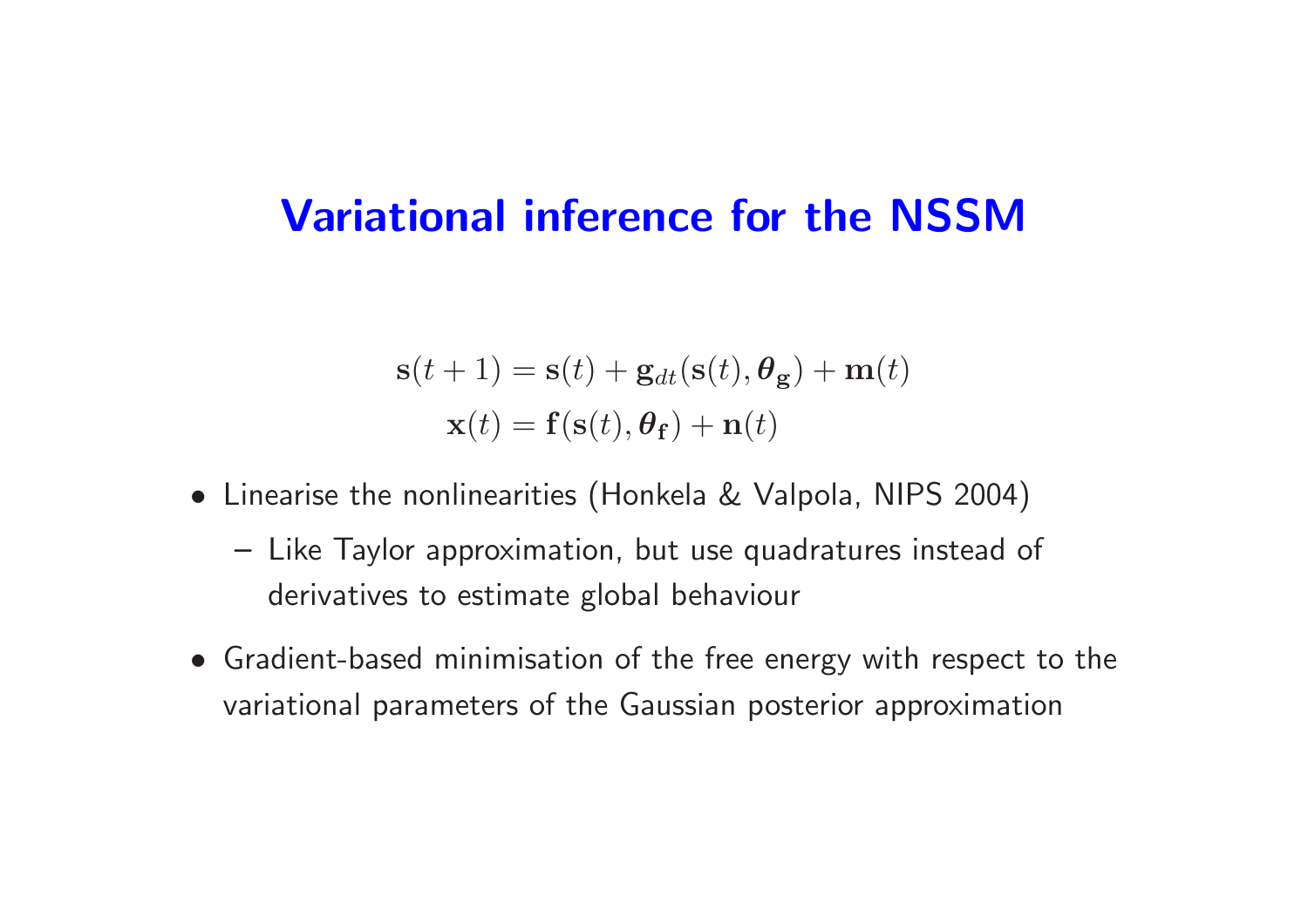## Discrete-time models: pros and cons

- $+$  Relatively simple and efficient methods for learning and inference
- − What happens between the samples?
- − Uneven sampling, missing time points?
- − Processes with different time scales very challenging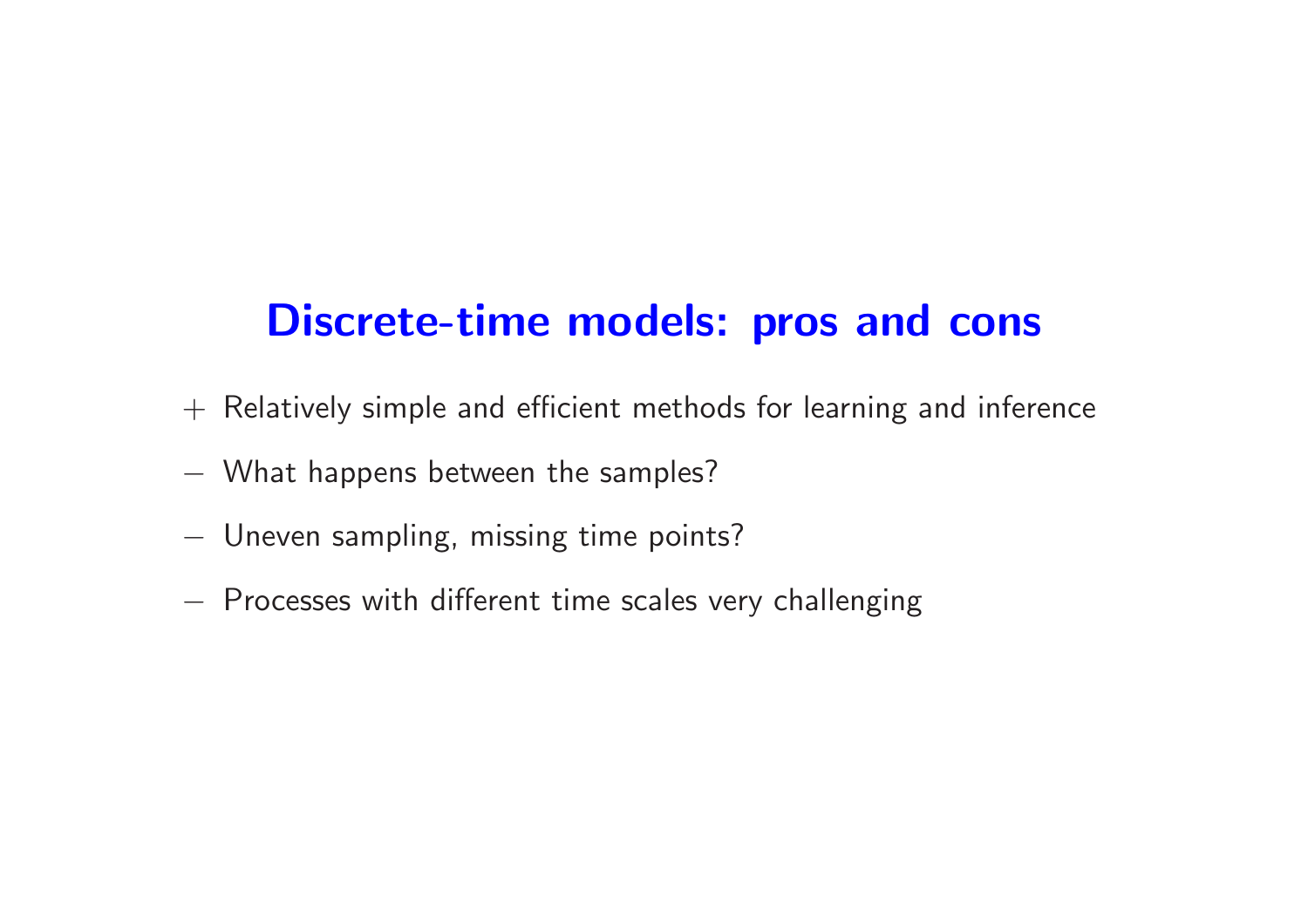# Continuous-time NSSM

- Instead of <sup>a</sup> discrete-time map, use <sup>a</sup> differential equation to model state evolution
- Introducing the noise makes this a stochastic differential equation (SDE)

$$
d\mathbf{s}(t) = \mathbf{g}(\mathbf{s}(t)) dt + \sqrt{\Sigma} dW(t),
$$

where  $dW$  is the differential of a Wiener process (Brownian motion)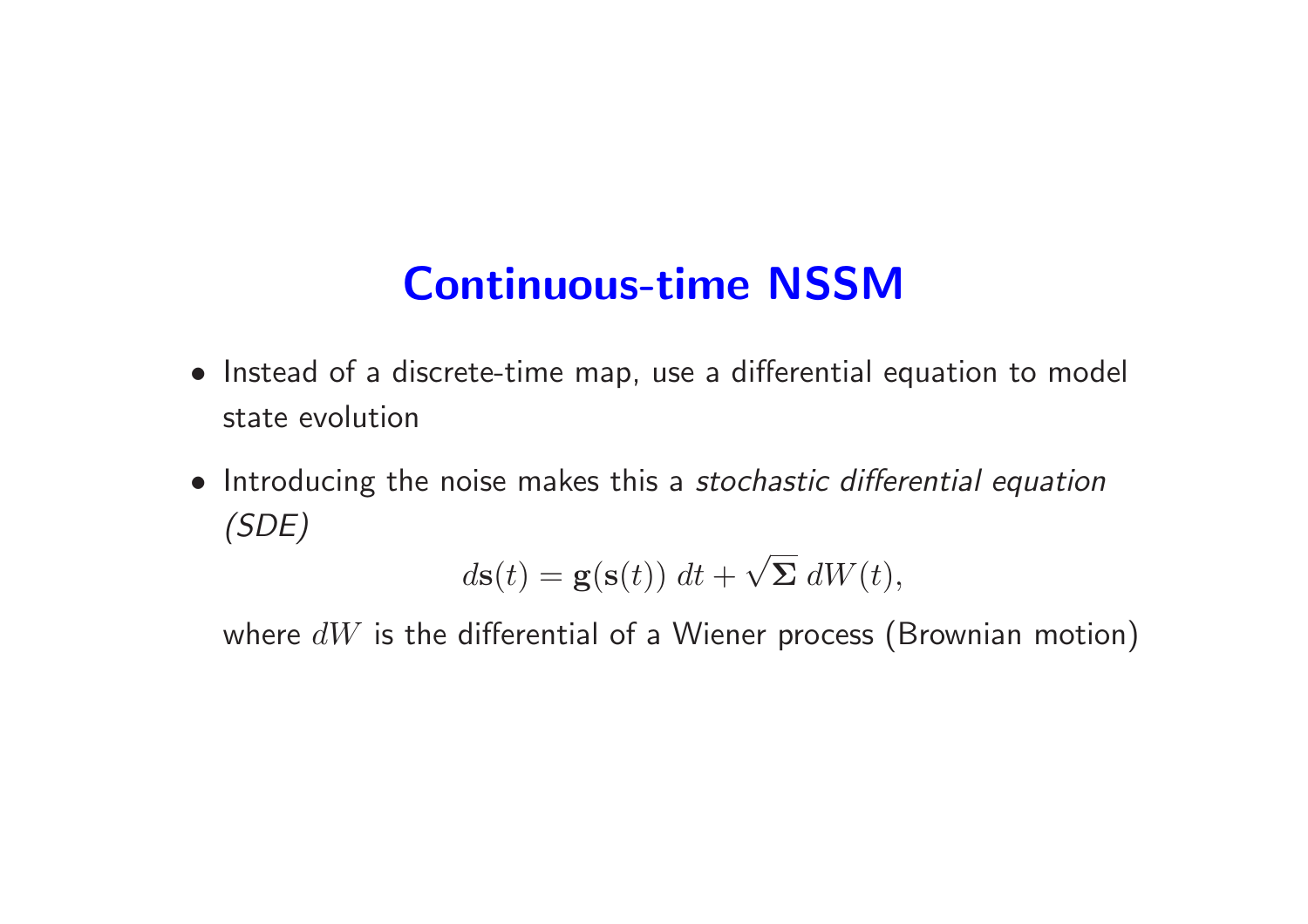## Stochastic Differential Equations

$$
d\mathbf{s}(t) = \mathbf{g}(\mathbf{s}(t)) dt + \sqrt{\Sigma} dW(t)
$$

- $\bullet$  Intuitively: deterministic drift  $+$  stochastic part
- The solution is <sup>a</sup> continuous-time stochastic process with Markov property
- Sampling methods similar to numerical solution methods of ODEs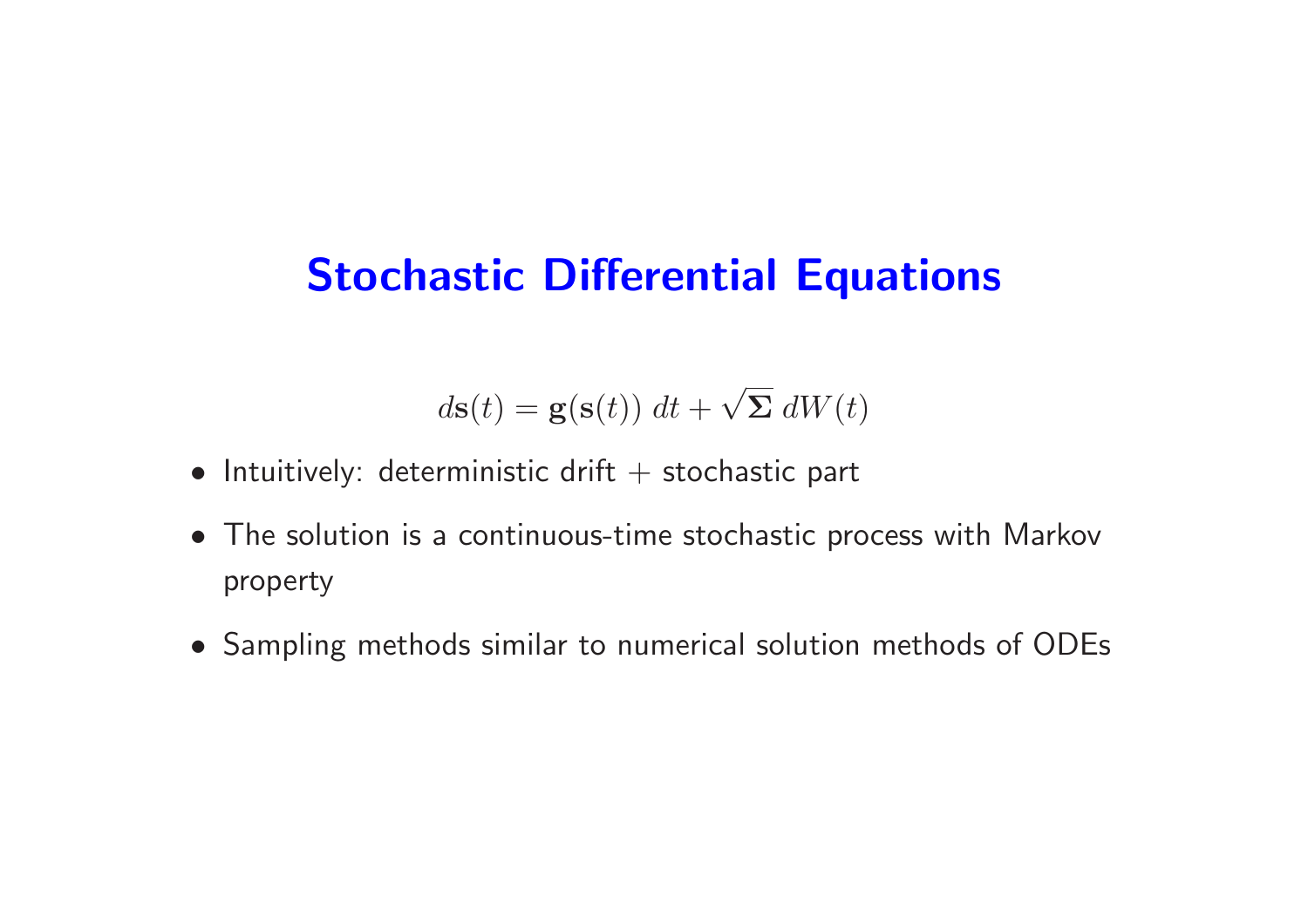#### Continuous-time NSSM

- Assume data  $\mathbf{X} = \{\mathbf{x}(t_i)|i = 1, \ldots, N\}$ , introduce latent variables for the states  $\mathbf{S} = \{\mathbf{s}(t_i)|i=1,\ldots,N\}$
- Continuous-time NSSM equations:

$$
d\mathbf{s}(t) = \mathbf{g}(\mathbf{s}(t), \theta_{\mathbf{g}}) dt + \sqrt{\Sigma} dW(t)
$$

$$
\mathbf{x}(t_i) = \mathbf{f}(\mathbf{s}(t_i), \theta_{\mathbf{f}}) + \mathbf{n}(t_i)
$$

 $\bullet\,$  Because of the Markov property of  ${\bf s}(t)$ , need the dynamics only to evaluate  $p(\textbf{s}(t_{i+1})|\textbf{s}(t_i))$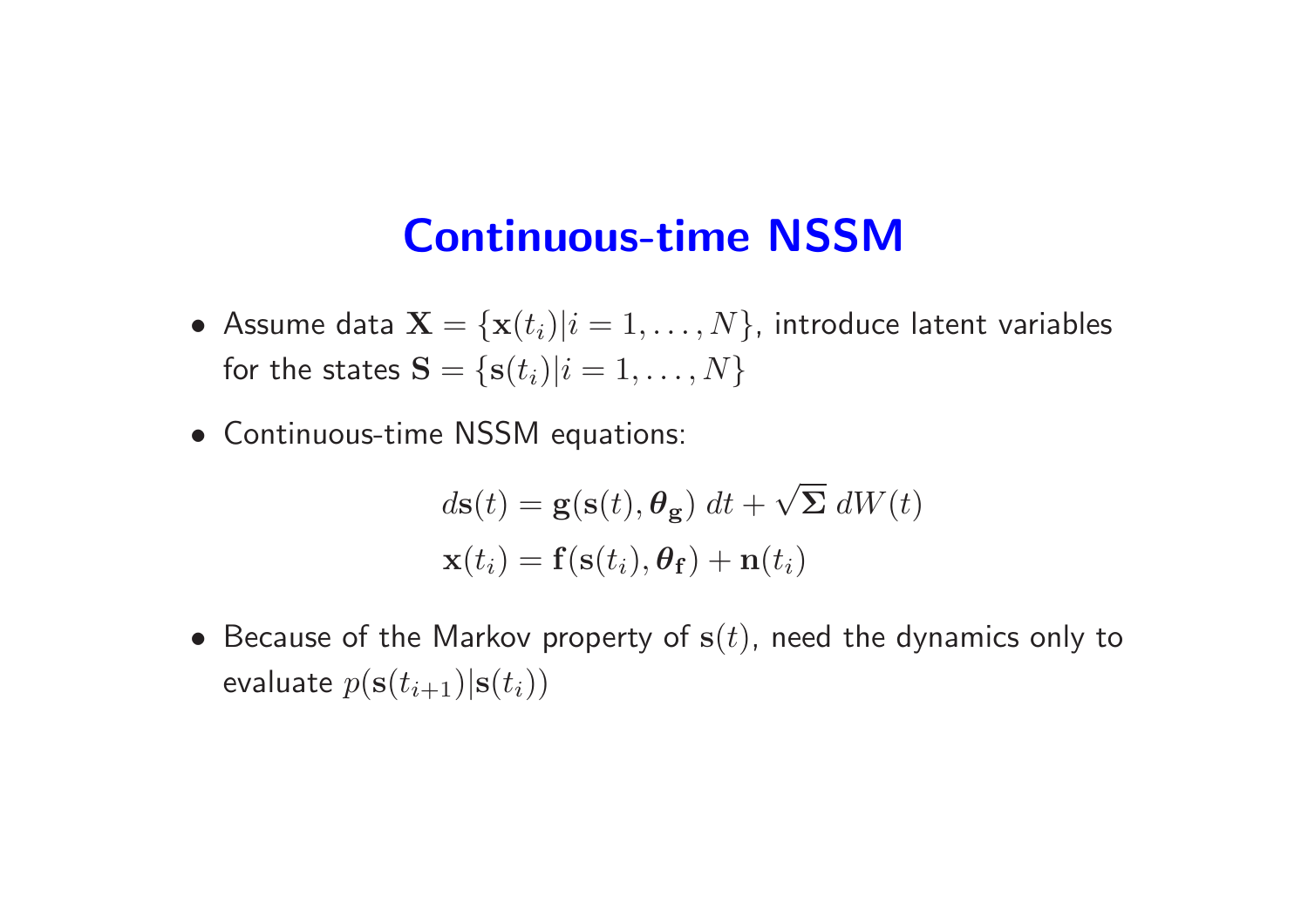## Approximations

- How to evalute  $p(\mathbf{s}(t_{i+1})|\mathbf{s}(t_i))$ ?
- Derive differential equations for the mean and covariance of <sup>a</sup> Gaussian process satisfying the same SDE by linearising g about the current mean:

$$
\frac{d}{dt}\boldsymbol{\mu}(t) = \langle \mathbf{g}(\boldsymbol{\mu}(t)) \rangle
$$
\n
$$
\frac{d}{dt}\mathbf{P}(t) = \langle \mathbf{G}(\boldsymbol{\mu}(t)) \rangle \mathbf{P}^{\mathrm{T}}(t) + \mathbf{P}(t) \langle \mathbf{G}^{\mathrm{T}}(\boldsymbol{\mu}(t)) \rangle + \boldsymbol{\Sigma}
$$

- Solve these numerically using an Euler method
- Expected statistics of <sup>g</sup> and its Jacobian <sup>G</sup> evaluated using the <sup>g</sup>lobal linearisation (Honkela & Valpola, NIPS 2004)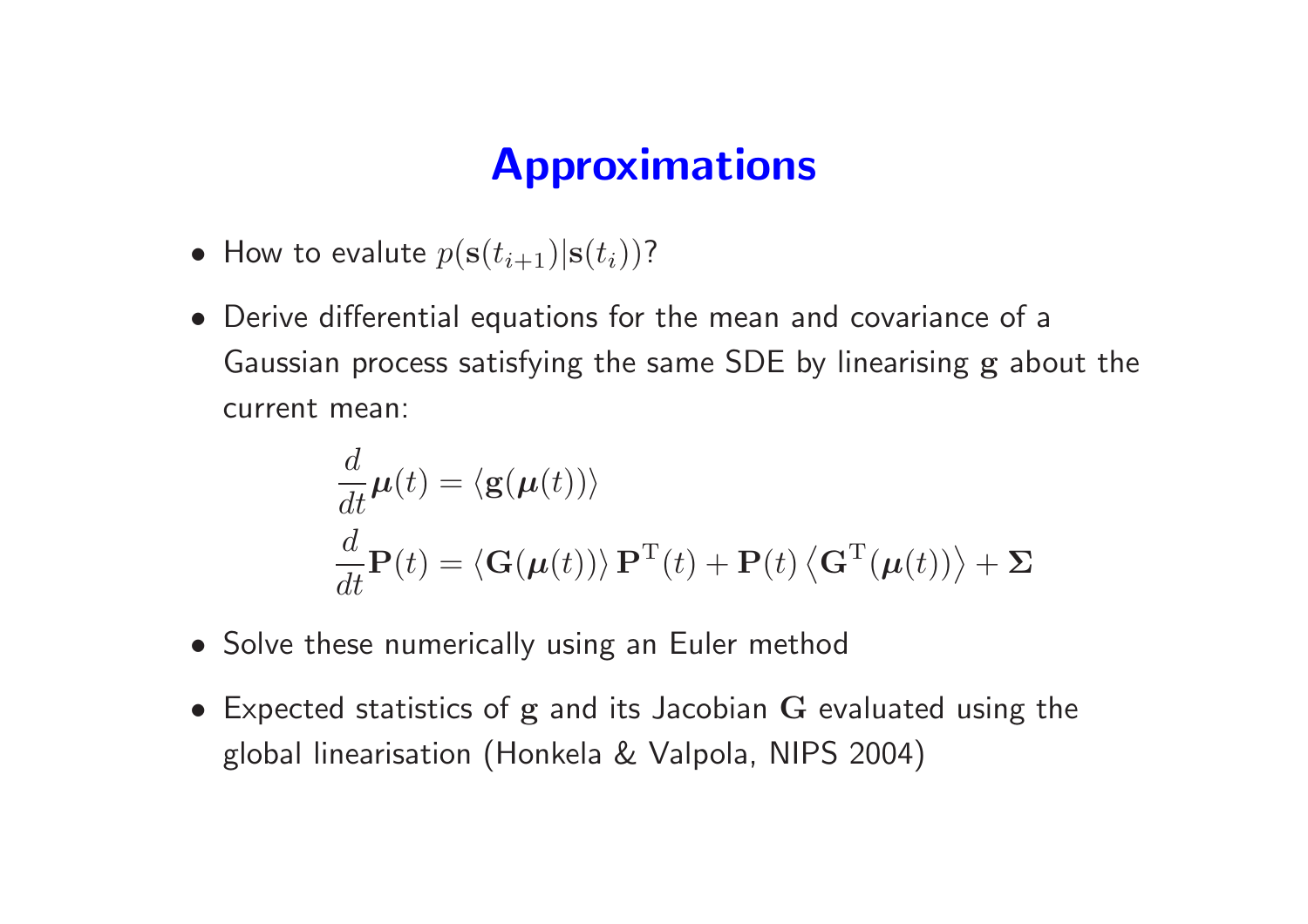## Variational continuous-time NSSM

- The resulting learning method for continuous-time NSSM is mainly rather similar to discrete-time variant
- Main conceptual difference: process noise  $(\mathbf{m}(t))$  is generated by the SDE, not just i.i.d. Gaussian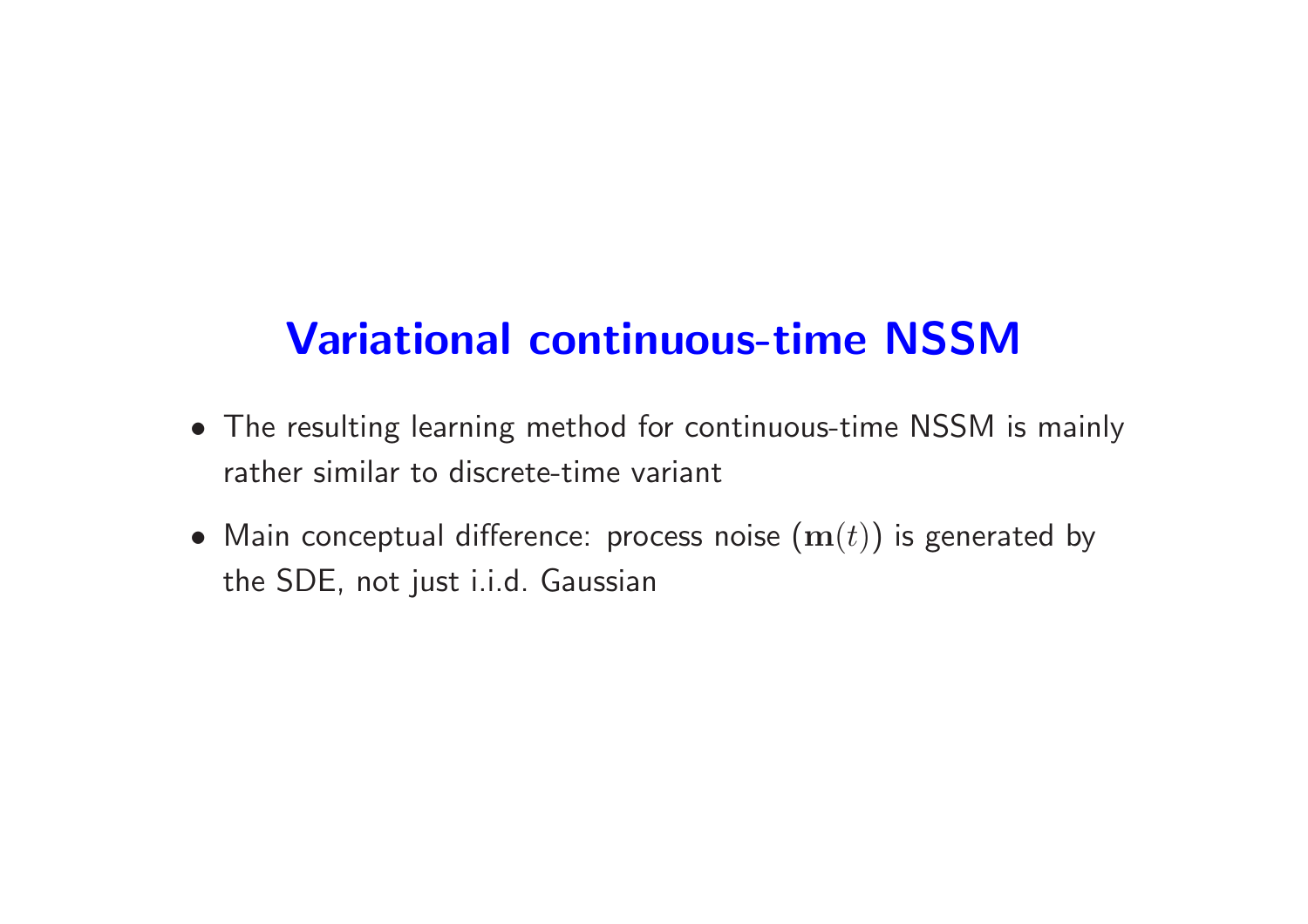## State inference

- How to estimate the sequence of dependent state values S?
- Traditional solution: extended/unscented (variational) Kalman filter
	- Potentially unstable with long sequences
	- Not an exact minimum of the free energy
- Solution of Valpola & Karhunen (2002): minimise the free energy ignoring dependencies
	- Provably stable and convergent but slow algorithm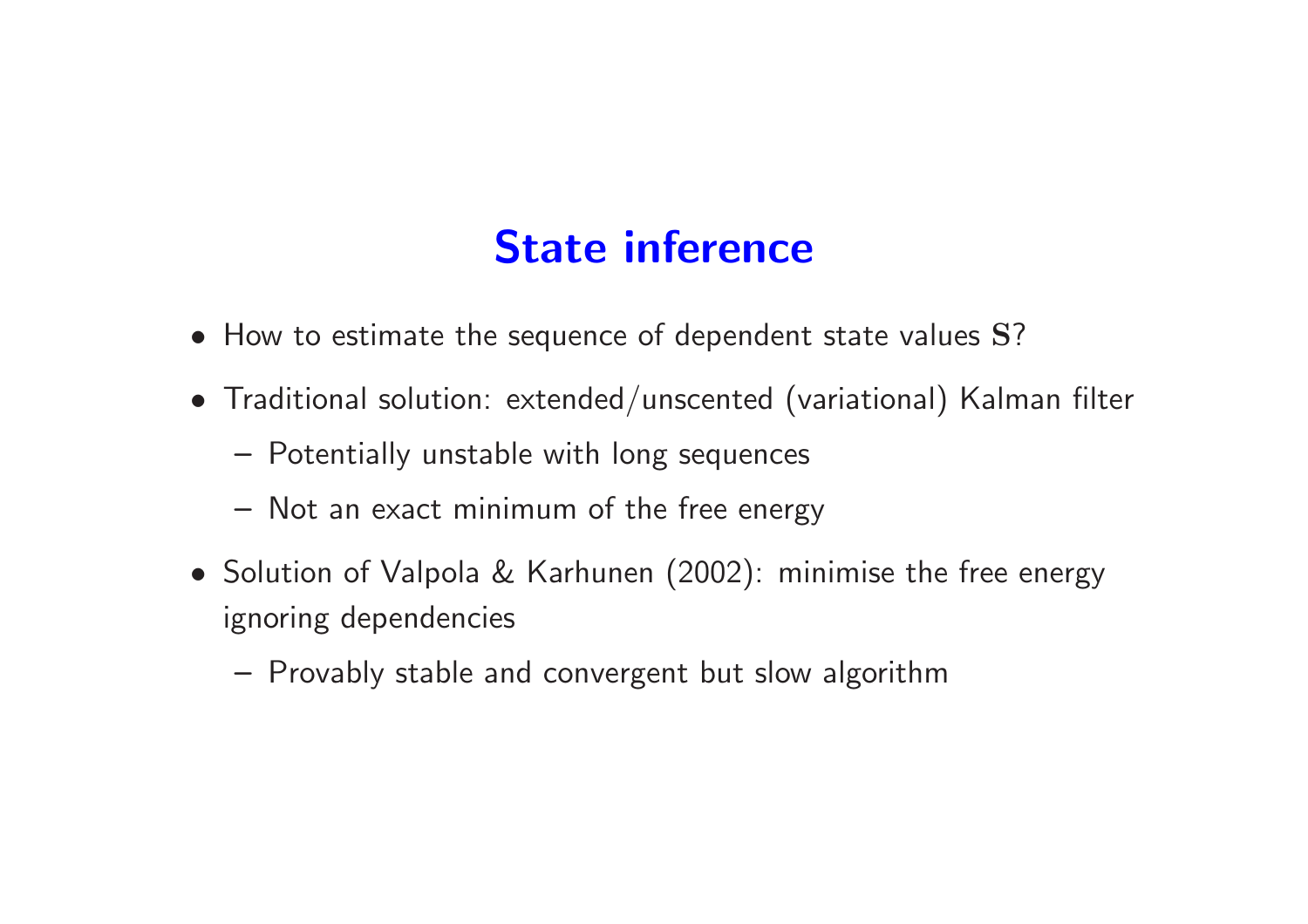#### Faster state inference

- General principle: take into account relevant dependencies to minimise free energy more efficiently
- One heuristic: instead of partial derivatives, use total derivatives of the free energy

$$
\frac{d\mathcal{C}}{d\overline{s}(t)} = \sum_{\tau=1}^{T} \frac{\partial \mathcal{C}}{\partial \overline{s}(\tau)} \frac{\partial \overline{s}(\tau)}{\partial \overline{s}(t)}.
$$

• Solve the optimal mean assuming the linearisation and evaluate

$$
\frac{\partial \overline{s}(\tau)}{\partial \overline{s}(t)} \approx \frac{\partial \overline{s}^{\text{opt}}(\tau)}{\partial \overline{s}^{\text{opt}}(t)}, \quad \tau \in \{t-1, t+1\}
$$

• Total derivatives can now be evaluated using chain rule and dynamic programming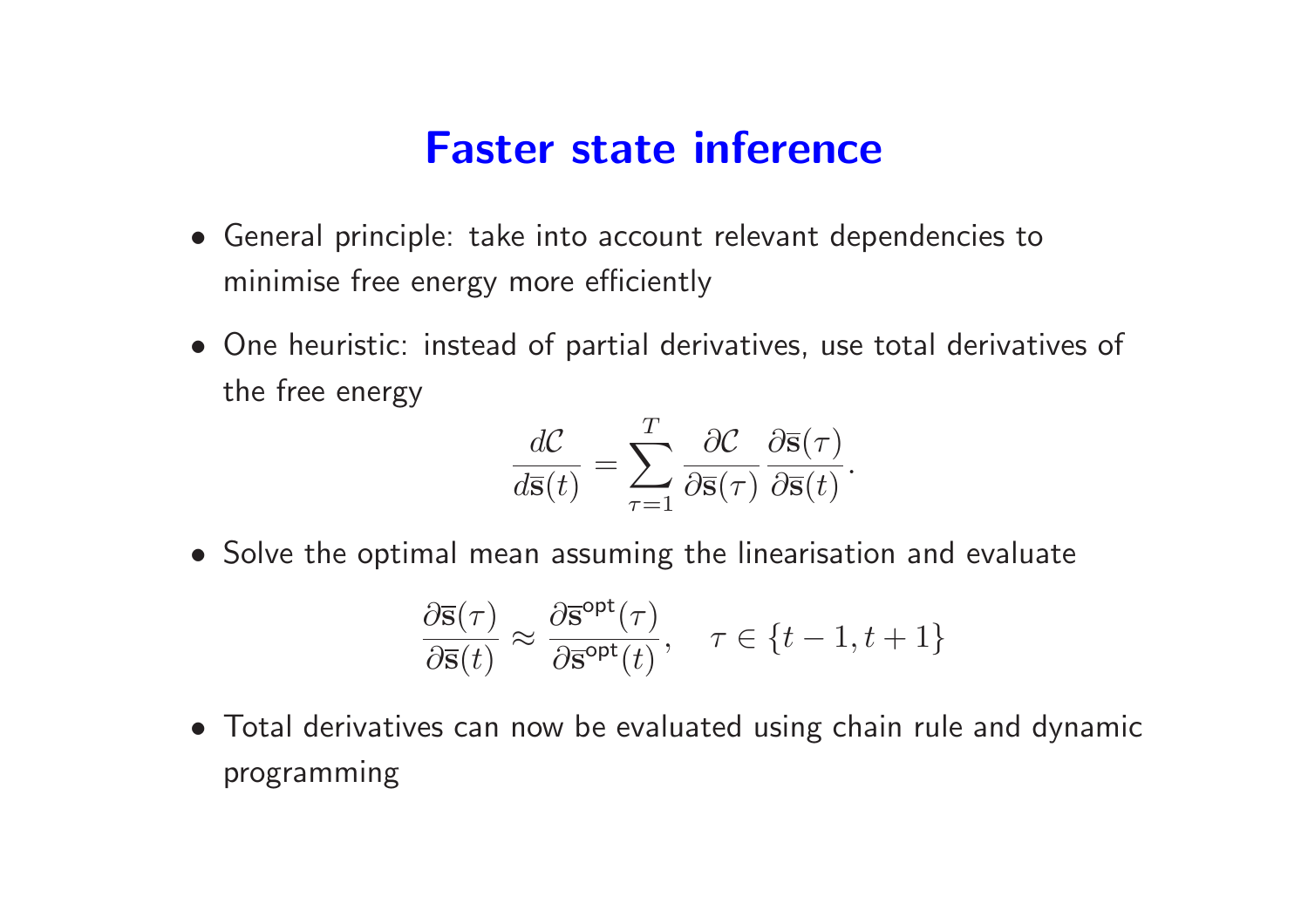• Proof-of-concept experiment: learning <sup>a</sup> Lorenz process

$$
\begin{aligned}\n\frac{dz_1}{dt} &= \sigma(z_1 - z_2) \\
\frac{dz_2}{dt} &= \rho z_1 - z_2 - z_1 z_3 \\
\frac{dz_3}{dt} &= z_1 z_2 - \beta z_3\n\end{aligned}
$$

- Two observations, relatively high observation noise level
- No process noise
- 201 unevenly sampled data points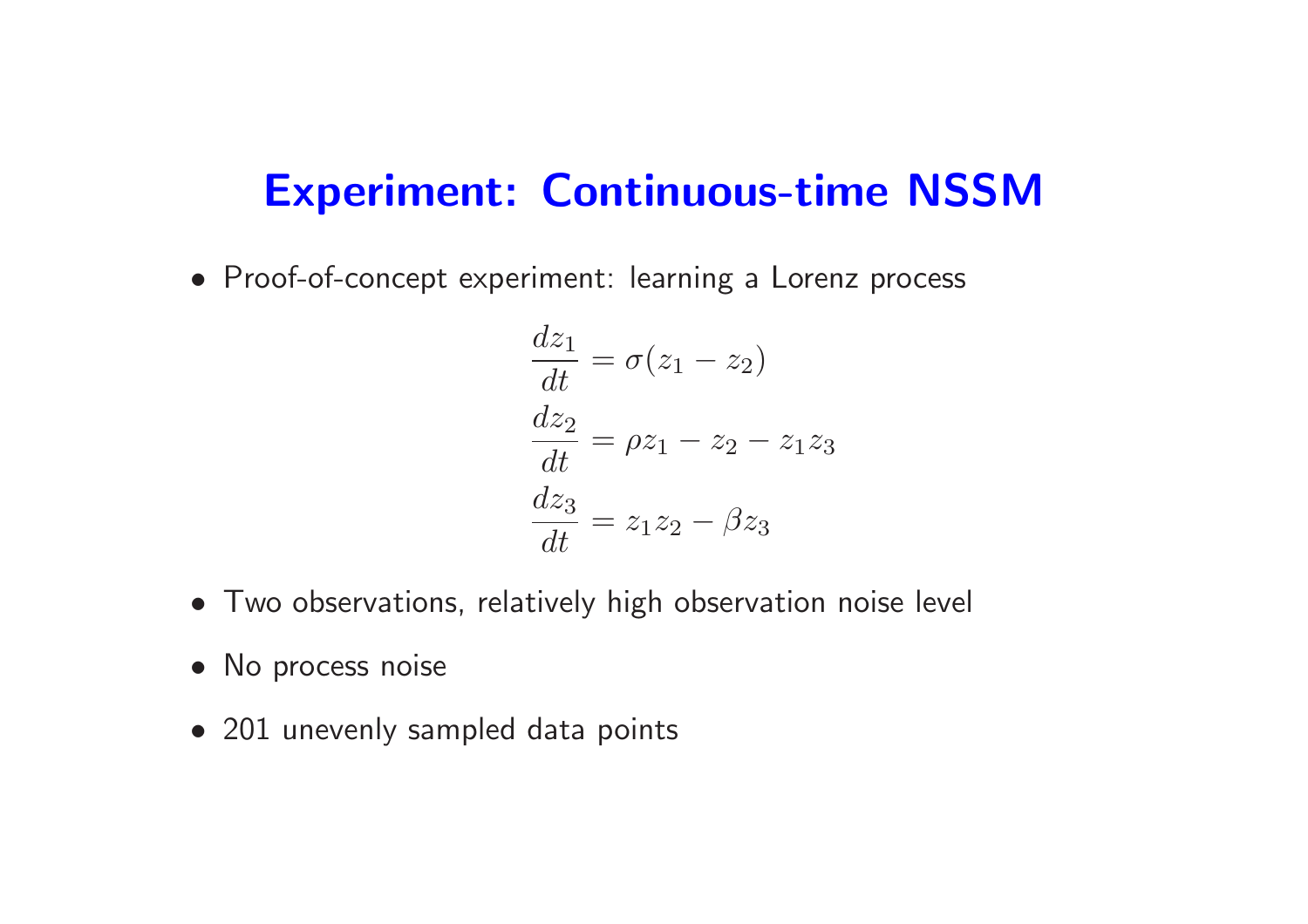

Left: The original data set without noise. Middle: The noisy data set used in the experiment. Right: The reconstruction of the data set by the model.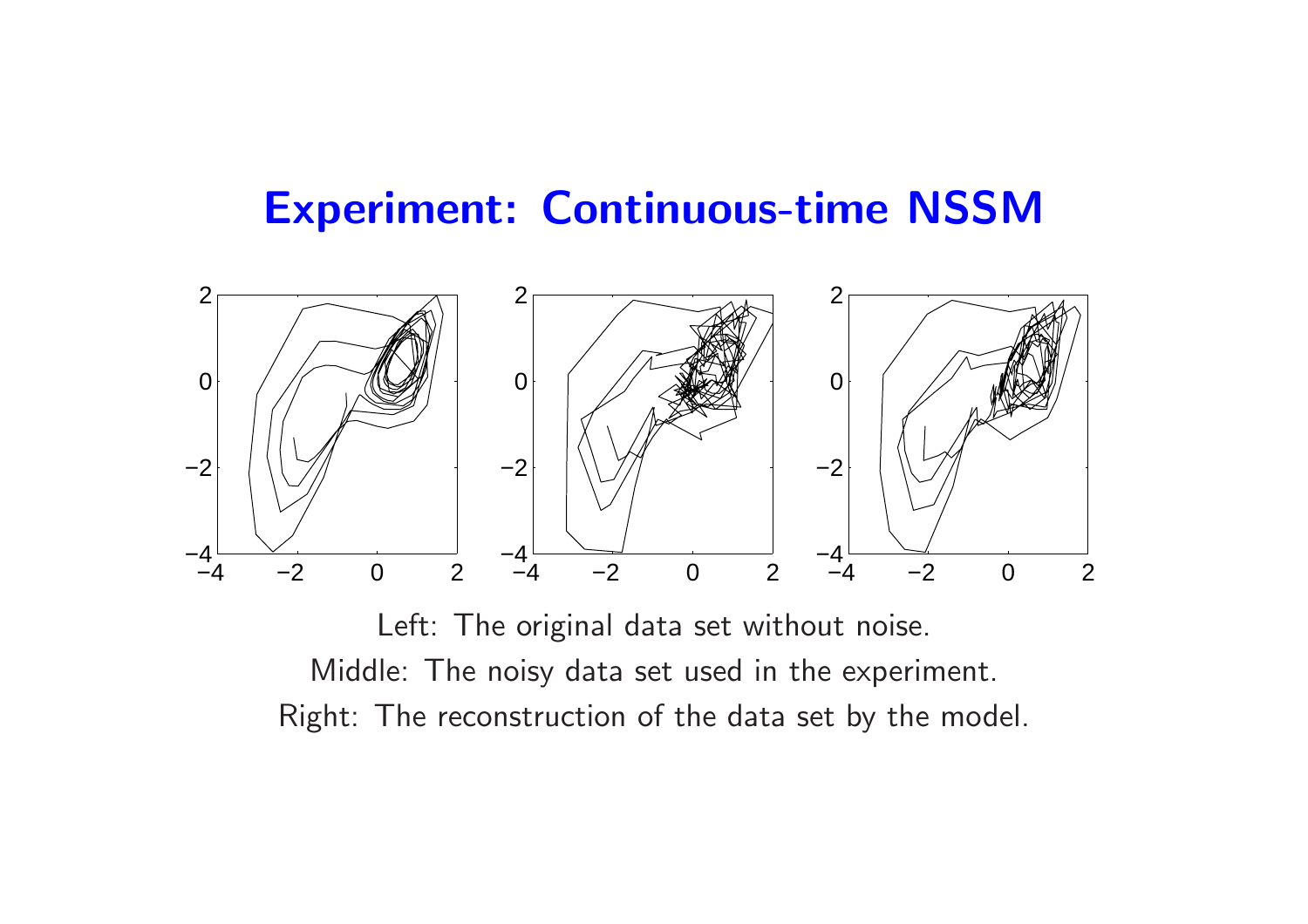

Left: The original three-dimensional Lorenz process without noise. Right: The three-dimensional latent state-space of the model.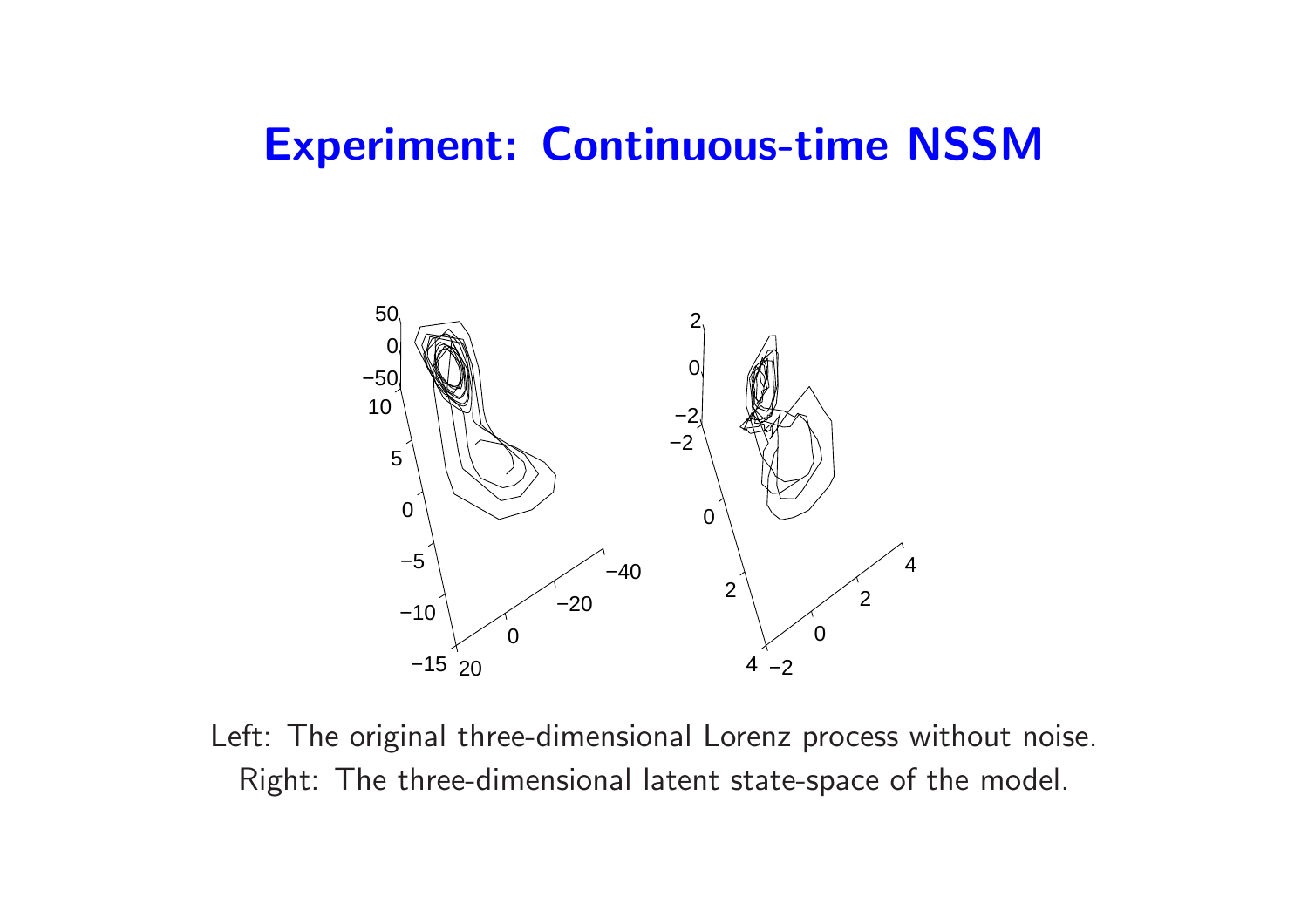

Top: The latent state values. Bottom: The values predicted from the previous time step.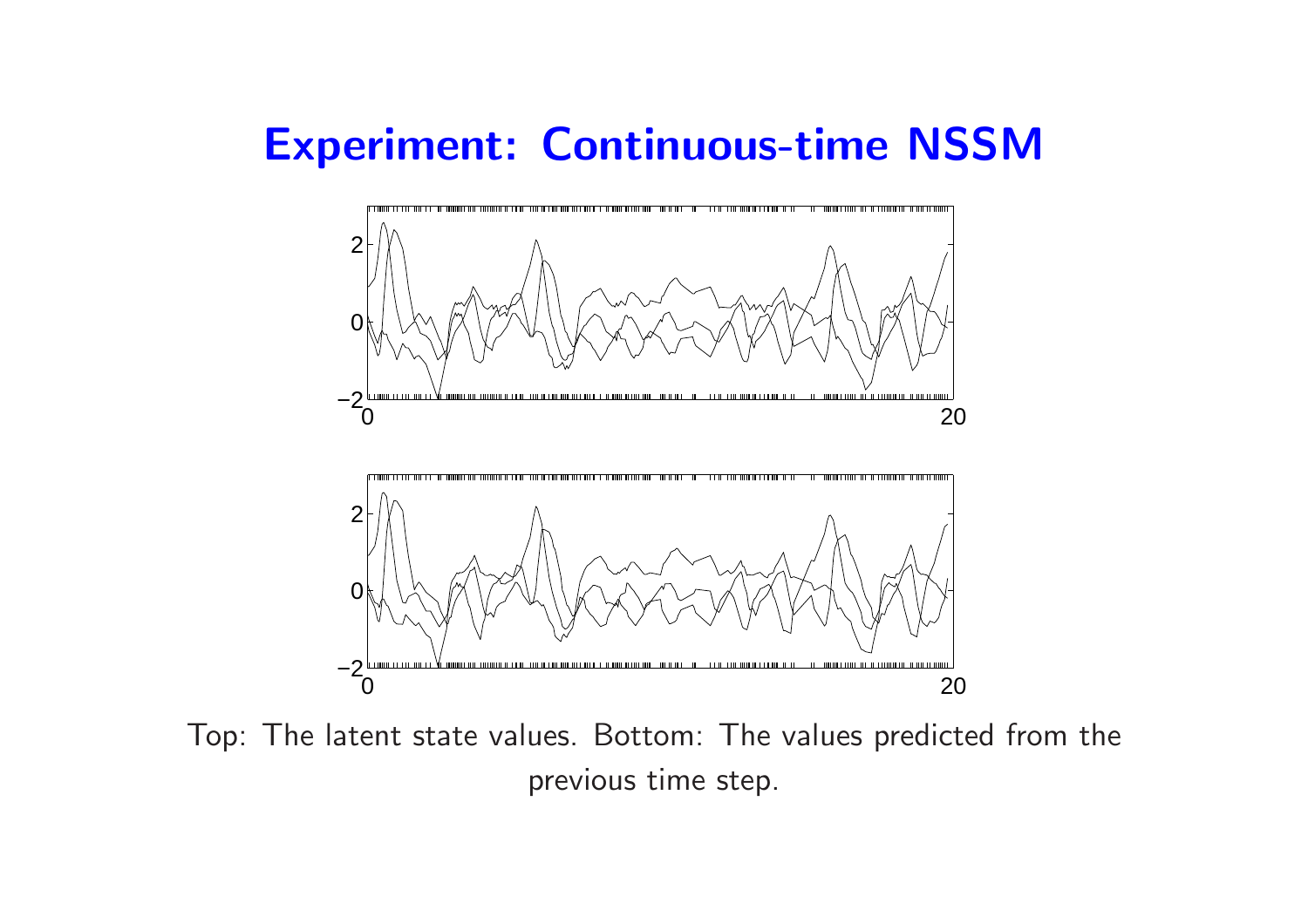### Experiment: State inference

- Data: 21-dimensional spectrograms of continuous human speech
- 10000 samples to learn the dynamics, 1200 for testing
- Learn <sup>a</sup> discrete-time NSSM with 7 hidden states
- Task: reconstruct gaps of 3 or 30 samples in observations
- Compare state inference between proposed method, iterated extended Kalman smoother (IEKS) and iterated unscented Kalman smoother (IUKS)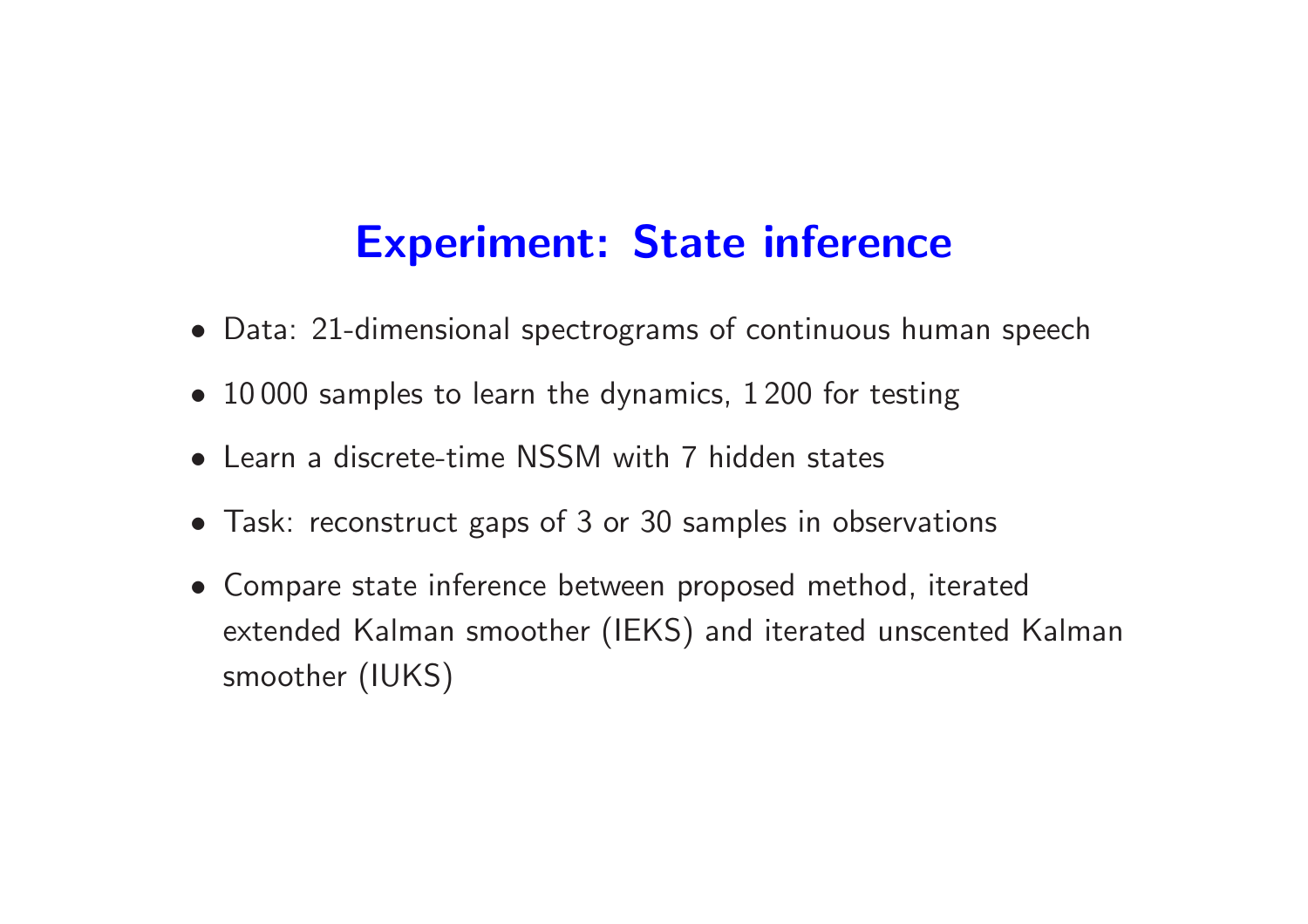### Experiment: State inference